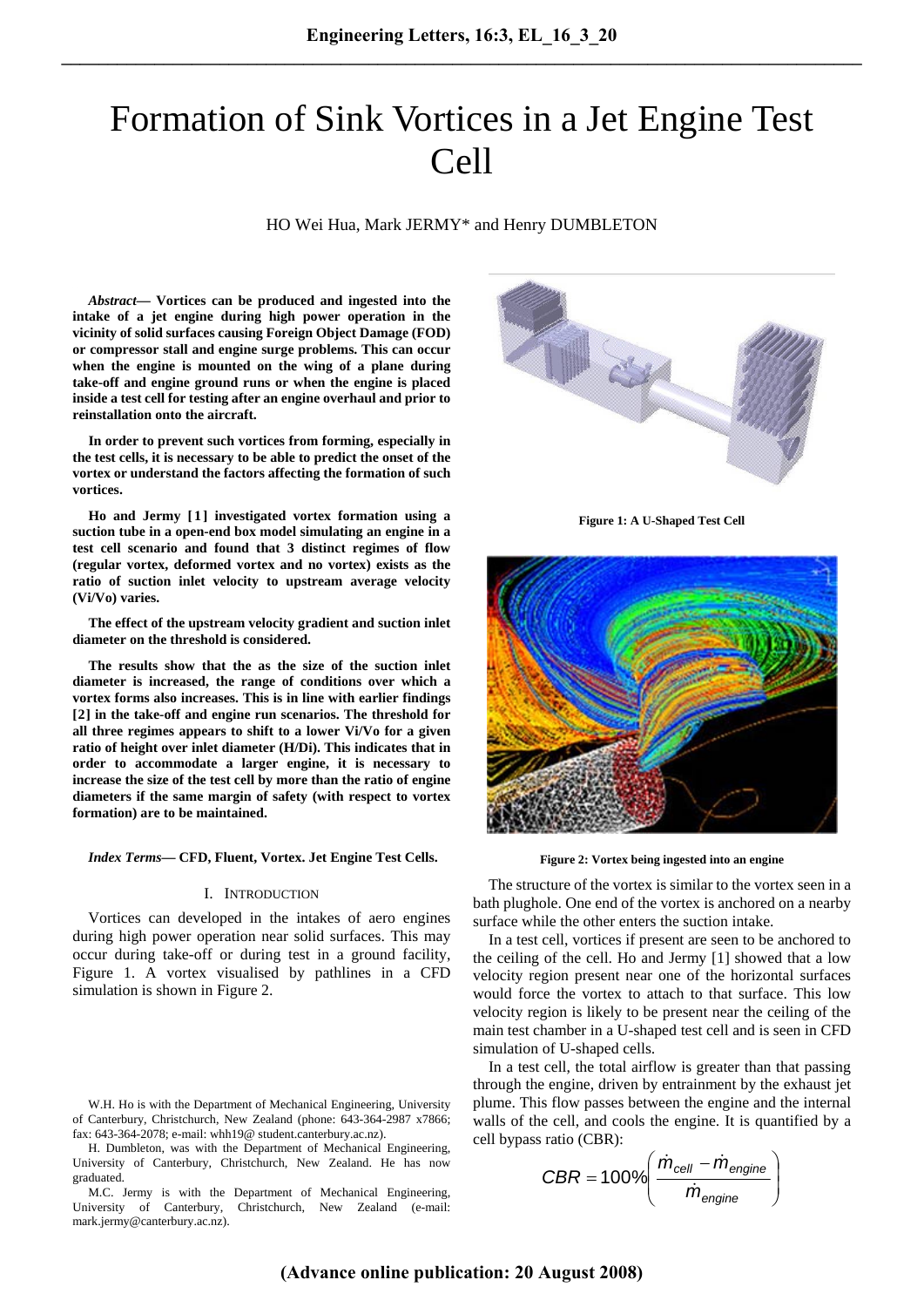The CBR is distinct from the engine bypass ratio, which is the ratio of the fan to core flow rate. A commonly used rule of thumb is that a cell must have a bypass ratio of more than 80% to avoid vortex formation. Typically cells are designed with CBRs up to 200%.

CFD simulations  $[3,4,5,6]$  and experimental data from wind-tunnel studies  $[7,8,9,10,11,12,13]$  of intake vortices in the runway scenario have been reported and Ho and Jermy [1] have used CFD simulations to show the different flow regimes present in a test cell like scenario. Extending this work, Ho et al. [14] showed that upstream velocity gradient in the test cell, increased the range of conditions over which a vortex is formed. These results agree with CFD  $[10]$  and experimental [2] results in models of an engine over a single ground plane.

This paper seeks to further our understanding of the vortex formation phenomenon by investigating the effects of changing the size of the engine in a test cell. Firstly the vortex formation phenomenon, the type of vortex that is of interest and the conditions that are known to favour the formation of a vortex are discussed in detail. Following this, results from earlier work regarding the effects of ambient velocity gradient is presented and discussed in detail. A possible source of ambient velocity gradient is then presented with results from CFD simulation of a test cell. Finally the methodology is described before the results and conclusions are presented.

## II. VORTEX FORMATION

The vortex type concerned in the study is the sink vortex, which concentrates ambient vorticity leading to a vortex with a single core. This study excludes vortices which do not require ambient vorticity and which lead to two or more counter rotating vortex cores such as those described by de Siervi et al.  $[15]$ . Kline  $[16]$  stated three conditions for the formation of such a vortex: non-zero ambient vorticity, presence of a stagnation point on the solid surface and an updraught from just above the stagnation point to the suction inlet. These conditions are necessary but not sufficient.

In the formation of such vortices, there exists a blow-away velocity above which the vortex core is convected downstream and disconnected from the inlet. Conversely if the upstream air velocity is below the blow-away velocity, a vortex may be formed subject to other favourable conditions.

Similar to previous studies, the blow away condition is expressed as the ratio of the inlet velocity Vi to the upstream velocity Vo. There is a minimum value of this ratio Vi/Vo below which the vortex will not form.

On the other hand, if the inlet is too far away from a solid surface, there will be no stagnation point  $[16]$  (a point with a diverging velocity profile radially) on the surface and the vortex cannot form. In other words, the capture stream-tube (enclosing the air which enters the inlet) does not intersect with any solid surface. This condition is expressed as the ratio of the perpendicular distance from the inlet to the solid surface H to the inlet internal diameter Di. There is a maximum value of this ratio H/Di above which the vortex will not form.

The threshold values of these two ratios are interdependent and can be expressed as lines differentiating the different regions on a Vi/Vo against H/Di graph indicating the different flow regimes. Ridder and Samuelsson [13] found that the vortex system has a memory i.e. the threshold shifts slightly between an experiment in which Vi is raised and another in which Vi is lowered.

On the runway, where the only solid surface present near the engine is the ground, the available data suggest that there exist only 2 flow regimes. These are vortex and no vortex (Figure 3). However when the engine is run inside a test cell, where sidewalls and ceiling are present in addition to the ground, a third flow regime exists. The vortex and no vortex regimes in the runway scenario are still present and named steady vortex and steady no vortex regimes respectively in the test cell scenario (Figure 4). Unsteady and unstable vortices have been observed in real test cells where the vortex cone precesses and the vortex disappears and reforms aperiodically. Glenny  $[10]$  put forward the hypothesis that this unsteady nature could be due to unsteadiness in the surrounding fluid. However no investigations have been performed to confirm this.



**Figure 3: Different flow regimes in a runway like model** 



**Figure 4: Different flow regimes present in a test cell like model** 

In the runway scenario, where only one solid surface is present, the vortex when present will be anchored to that surface. However in a test cell scenario, where the ceiling is of equidistant from engine as the floor is, a low velocity region near either surface is necessary to 'force' the vortex to be preferentially anchored to that surface. In actual J or U-Shaped cells, which have a vertical inlet and horizontal test chamber, this region is found near the ceiling and any vortex observed in such test cells will be anchored to the ceiling. Two single core vortices from both ceiling and floor have been shown to exist simultaneously if such a low velocity region is absent  $[1]$  as shown in Figure 5.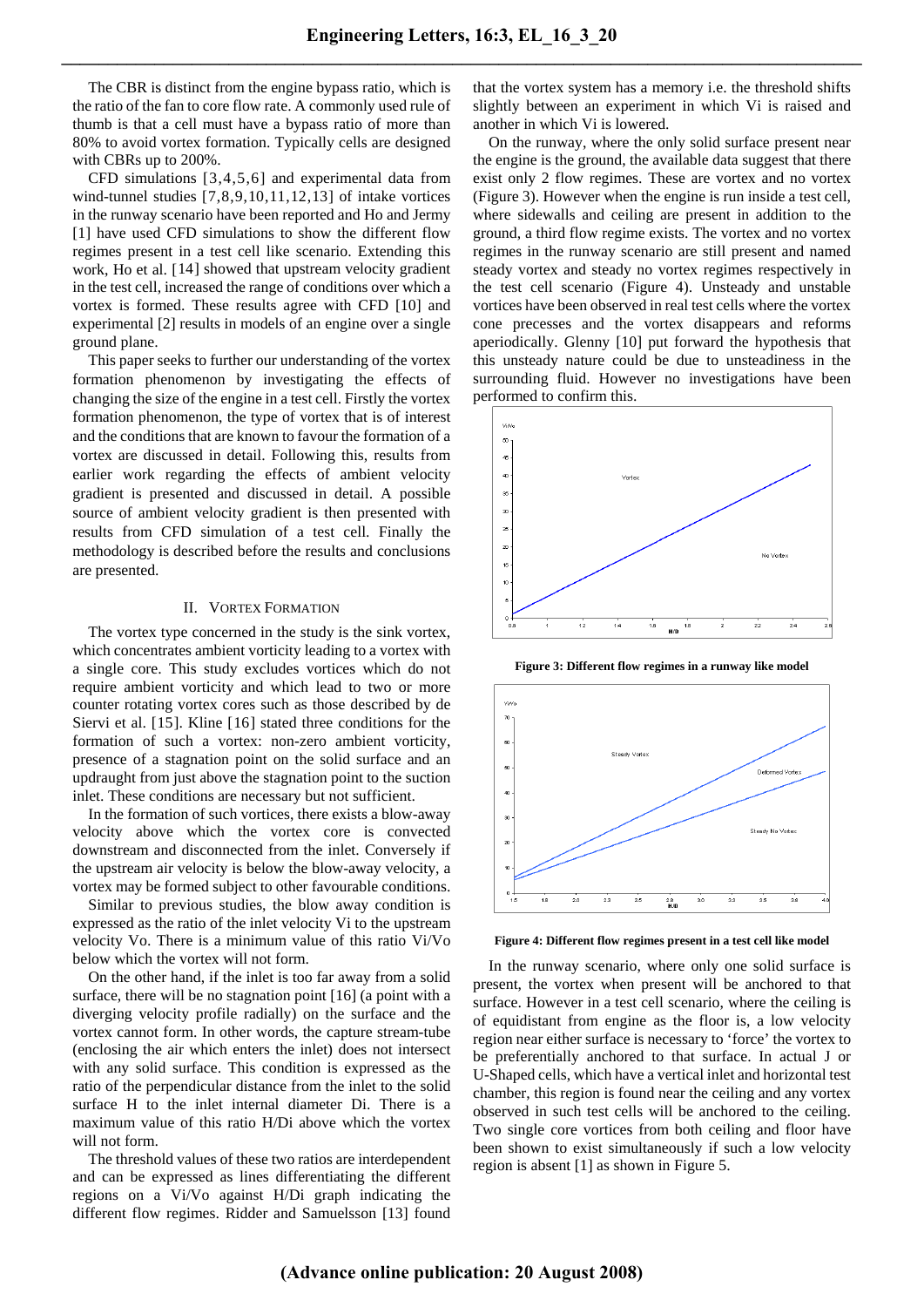

**Figure 5: Two single core vortices formed as a result of the absence of a low velocity region** 

## III. EFFECTS OF UPSTREAM VELOCITY GRADIENT ON VORTEX FORMATION

A positive correlation was observed between upstream velocity gradient (Motycka et al [17] terms this ambient shear) and the probability of vortex formation, in both the runway and test cell scenarios. This is expected because the sink vortex concentrates ambient vorticity and upstream velocity gradient is a source of vorticity.

Glenny  $[10]$  investigated the runway scenario using scaled model tests and found that a change in upstream velocity gradient (equivalent to a change in Rossby number to use Glenny's terminology) causes a small change in the threshold line. As the gradient increases, the threshold moves to a smaller value of Vi/Vo. Glenny's results are reproduced in Table 1.

| Table 1 |      |                |
|---------|------|----------------|
| Vi/Vo   | H/Di | R <sub>0</sub> |
| 6.84    | 1.1  | 8.0            |
| 8.33    | 1.1  | 18.0           |
| 9.09    | 1.1  | 25.0           |
| 10.4    | 1.3  | 12.0           |
| 11.6    | 1.3  | 17.0           |
| 12.2    | 1.3  | 25.0           |
| 13.2    | 1.5  | 25.0           |

Ho and Jermy  $[2,14]$  investigated both runway and test cell scenarios are investigated using CFD models. The results are shown in Figure 6 and Figure 7. The threshold lines shown are linear least-squares fits and do not necessarily represent the actual value.



**Figure 6: Effects of upstream velocity gradient on vortex formation threshold (runway scenario)** 



**Figure 7: Effects of upstream velocity gradient on vortex formation threshold (test cell scenario)** 

## *A. Crosswind as a Source of Upstream Velocity Gradient*

Ho et al [14] investigated cross-wind blowing across the intake stack of U-shaped test cells, using CFD simulations, and found that it has significant effects on upstream velocity gradient. The CFD mesh is shown in Figure 8. 6 scenarios including five wind directions and one no wind condition were considered and contour plots of velocity at a plane in the XY direction is presented in Figure 9.



**Figure 8: Effect of Cross-Wind simulation CFD model**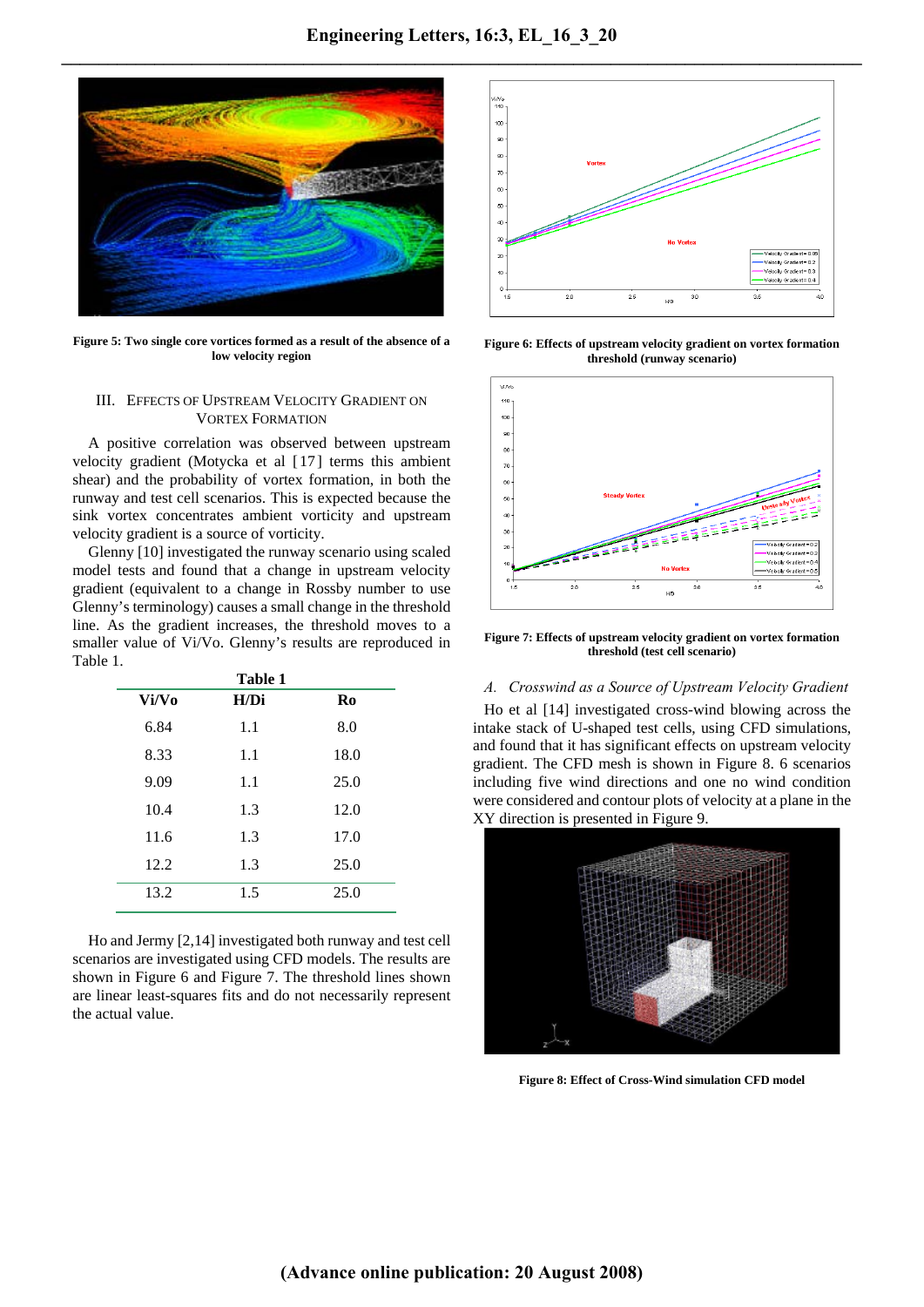

**Figure 9: XY Plane Velocity Contour Plots** 

An upstream velocity gradient in the direction perpendicular to the suction tube can be generated when some component of wind is blowing in the same direction (i.e. wind with a  $+X$  component will generate a velocity gradient in the +X direction and vice versa).

Cross-wind may be the origin of the required vorticity to form a vortex but it is unlikely to be the sole source as vortices have been observed in still conditions.

## IV. EFFECT OF SUCTION INLET DIAMETER AND REYNOLDS NUMBER ON VORTEX FORMATION THRESHOLD

Jermy and Ho [2] investigated the effect of suction inlet diameter and Reynolds number on the threshold on the runway model and found the following:

- 1. Increase in suction inlet diameter shifted threshold downwards.
- 2. Increase in Reynolds number shifted the threshold upwards.

# V. METHOD

Three-dimensional CFD simulations of a cylindrical inlet of negligible thickness inside an open-ended cuboid (Figure 10) were performed and the results collected. The diameter of the suction inlet used in the simulations was 1m, 1.5m and 2m respectively for a fixed H/Di of 2.0.



**Figure 10: Typical Mesh for Test Cell Model** 

The geometry was meshed and solved with CFD package Gambit and FLUENT respectively. The geometry was meshed with tetrahedral/hybrid meshes (hexahedral mesh would have been preferred but it proved difficult to achieve a satisfactory mesh with the tools available). The flow region is split into two regions of differing mesh densities to reduce mesh size and computational resources in regions far away from the suction inlet. The region closer to the suction inlet has a tighter mesh to maintain solution integrity where the vortex forms. The eventual mesh has between 100 000 to 200 000 cells for the 1m diameter model and increases for the larger models.

The boundary conditions for the model are as follows:

- Cell Inlet Velocity Inlet UDF defining a linear velocity profile of 0.2/s and average upstream velocity of 10 m/s
- Engine Inlet Outflow with flow rate rating of  $1$
- Cell Outlet Outflow with flow rate rating set to achieve the desired cell bypass ratio
- Cell and Engine Walls No-slip walls (zero velocity on the surface)

A low velocity region is modeled close to the floor of the cell instead of the ceiling, as it is in some cells. This does not have any implication on the solution because the cylindrical inlet is situated equidistant between the walls, ground and ceiling. Gravity has a negligible effect on the flow.

Standard wall functions were used in the simulations.

The flow was treated as incompressible as accordance with Ho and Jermy [1]

Turbulence was modeled with the SST *k-ω* scheme. This scheme was chosen as combining the best features of the *k-ε* scheme in free flow and the standard *k-ω* scheme in near wall flows yet avoiding the computational expanse of the Reynolds stress models (RSM). Both SST *k-ω* and RSM models were applied in [2] with little effect on the vortex formation threshold.

A mesh convergence test was conducted and the eventual mesh used had a mesh size as follows:

- Ground (green zone)  $-0.1$ m to 0.2m Quad
- Ground (rest of cell)  $-0.25$ m to 0.35m Tri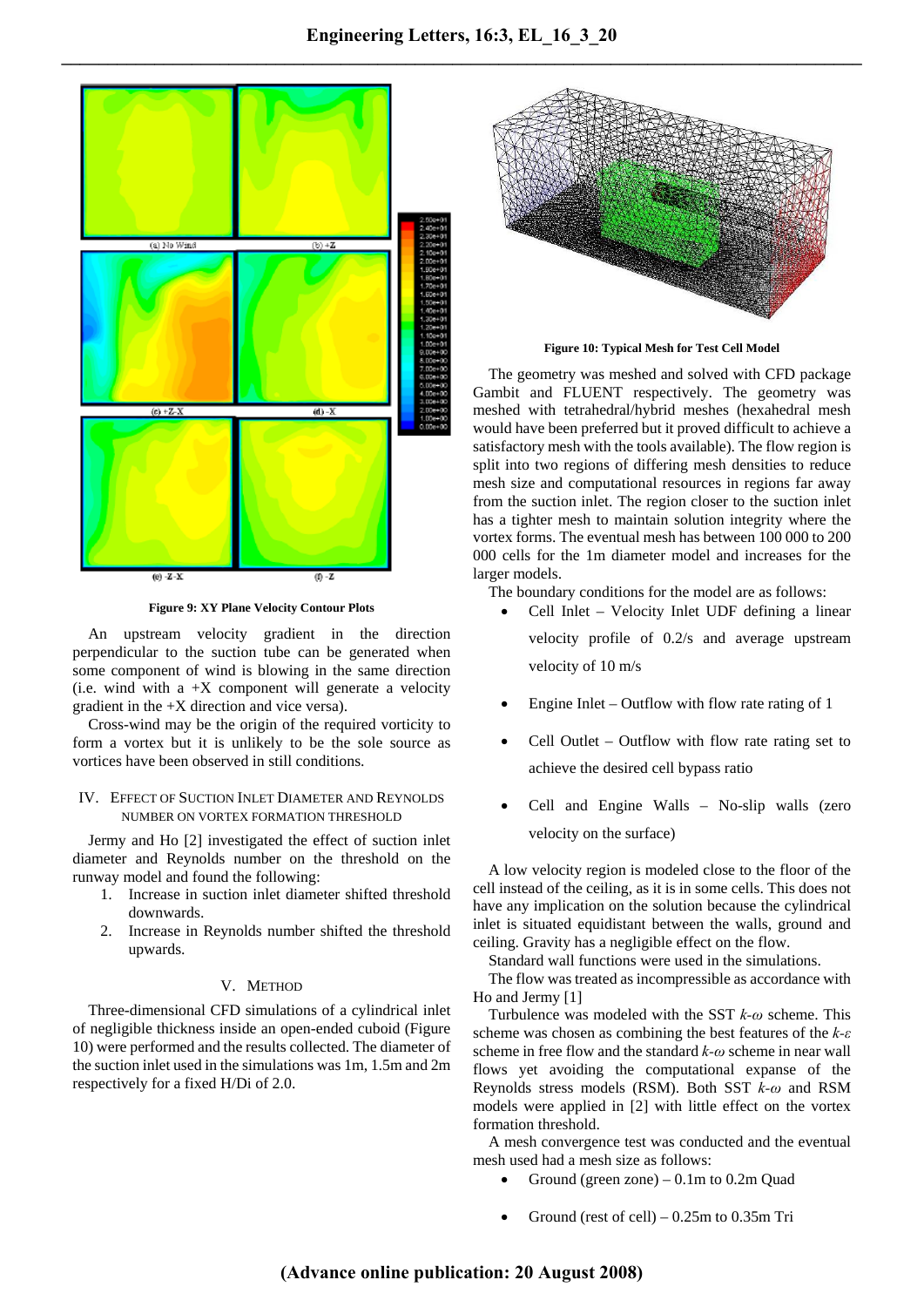- Engine inlet  $-0.1$ m Quad
- Cell (green region)  $-0.35$ m to 0.5m Tetrahedral
- Cell (rest of cell) 0.8m to 1m Tetrahedral

The models were initialised at the cell inlet plane prior to solving at each cell-bypass ratio.

## VI. RESULTS AND DISCUSSIONS

Results from the simulations are shown in Figure 11 for threshold between the steady vortex and unsteady vortex region and Figure 12 for threshold between the unsteady vortex and no vortex region. These two thresholds are combined in Figure 13 for easy comparison. The data points are removed from Figure 13 to prevent cluttering of the graph but are presented in Figure 11 and Figure 12. The threshold lines are linear least squares fitted.



**Figure 11: Steady vortex threshold for different engine inlet diameter** 



**Figure 12: No vortex threshold for different engine inlet diameter** 



**Figure 13: Vortex formation threshold (combined)** 

The results indicate a positive relationship between engine diameter and probability of vortex formation at the same H/D ratio. This is consistent with previous findings of Jermy and Ho  $[2]$  for the runway scenario. All three regions show evidence of shifting to a lower Vi/Vo indicating an increase in the conditions leading to a vortex being formed. The range of Reynolds numbers for the study ranges from 6.5 x  $10^5$  to  $1.3 \times 10^5$ .

In addition to the lowering of the threshold the following properties are also observed to be consistent with previous work:

- 1. Vortices form when upstream velocity is low compared to the engine inlet velocity i.e. when Vi/Vo is high.
- 2. As the height of the engine is increased i.e. an increase in H/D, the blow-away velocity is decreases i.e. the required Vi/Vo increases.
- 3. The presence of 3 regions of flow with regards to vortex formation.

Trends 1 and 2 agree with previous observations on experimental data by various authors (Nakayama and Jones  $[7]$ , Liu et al  $[8]$  and Shin et al  $[9]$  and numerical data by Jermy and Ho [2]).

The results indicate that the current trend of increasing jet engine size must be met with a more than linear scaling up of the test cell dimensions if the same conditions (with respect to vortex being formed and ingested) are desired.

## VII. CONCLUSIONS

CFD models of a suction inlet in an open cuboid has been use for investigating the effects that increasing the engine diameter whilst keeping H/D constant has on vortex formation.

In agreement with previous studies, three cases of vortex formation were observed as Vi/Vo was lowered for each H/D and each threshold has a positive gradient on the plots of Vi/Vo versus H/D.

The vortex threshold was found to be lowered when the suction inlet diameter increased whilst keeping H/D constant. This is similar to results presented by Jermy and Ho  $[2]$  for the runway scenario. This indicates that when engine size is